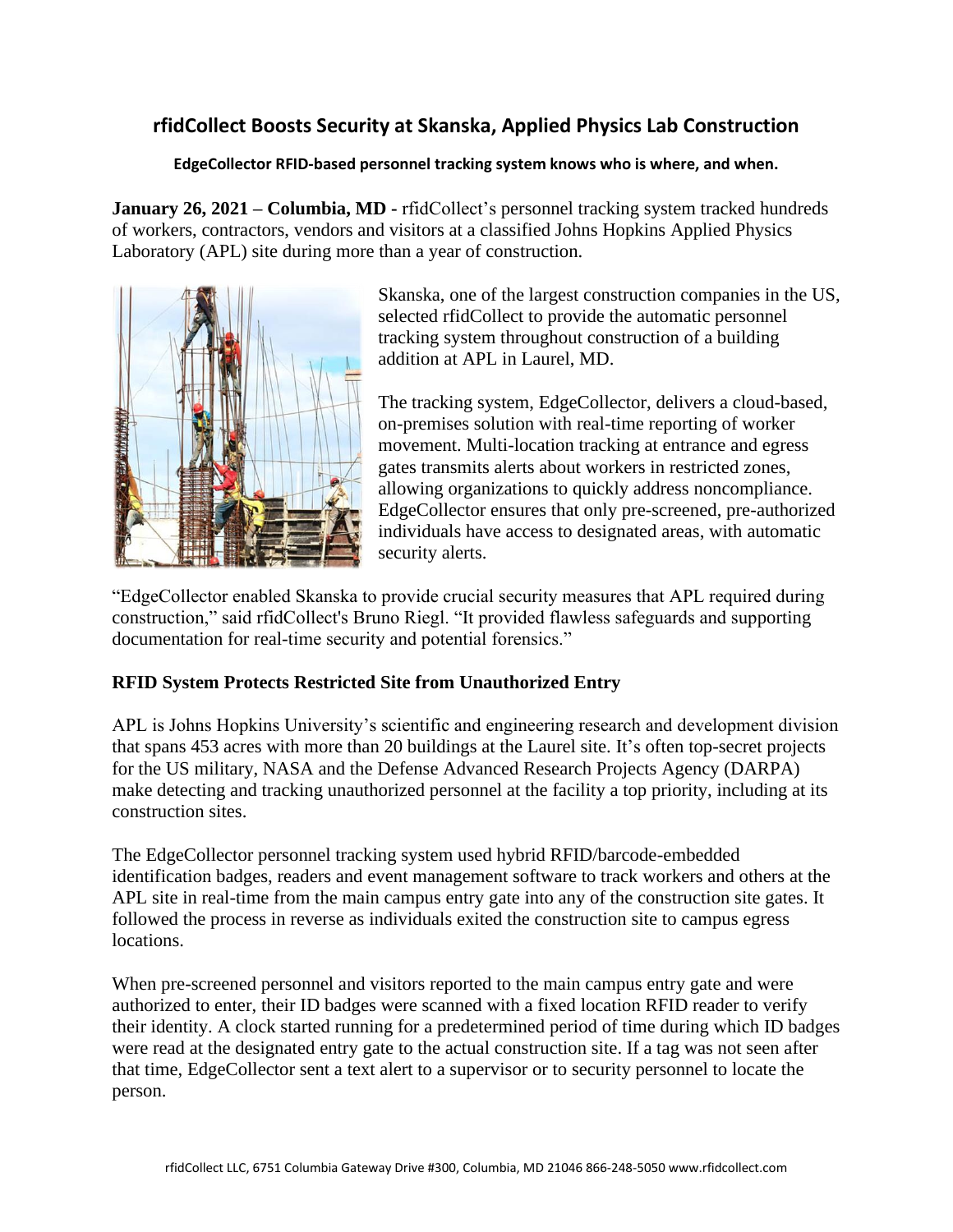

When leaving the site at the designated exit gate, a worker or visitor's ID badge was automatically read to ensure that it was seen again within a certain period at one of the other exit gates, or back again at the main gate. If a tag was not seen, the system sent an alert to the appropriate supervisor or security personnel.

## **EdgeCollector Tracks Workers on the Move**

EdgeCollector enables easy worker enrollment at onsite stations or via web

interface, using photo IDs for enhanced identification. All ID badge read events are logged into a permanent record with associated badge number, time, location and direction of movement, such as when a worker enters or leaves an ID badge read zone. This information is housed on a secure off-site server, with web access granted to appropriate personnel.

The solution provides real-time visibility into single and cumulative event worker movement, documenting worker location by zone, viewable on a web dashboard. It sends notifications and alerts for approaching time limits within zones, and auto-generates reports by date and time, individual worker, group and subcontractor.

### **QuickStart Kit Makes Implementation Fast and Easy**

EdgeCollector uses the QuickStart Kit, a fully functional RFID system that avoids complex onsite installation and disruption to end users' operations. The system incorporates rfidCollect's fully integrated, FCC approved UHF RFID reader, on-board computer with store-and-forward tag data transfer, and cellular connectivity. The kit comes with pre-installed 6-foot antenna cables and a surge protected, grounded 120 VAC power cord. A 12VDC 3A converter supplies power to the reader and computer.

The SID400 reader is a USB-connected EPCglobal UHF Gen 2 RFID reader and writer powered by Impinj's Indy RS2000 SiP. It incorporates a 16-pin terminal block with four GPIO ports, and 5V and 12V outputs for powering ancillary devices. The reader's system functions can be monitored through on-board LED status displays.

The SID400's GPIO capabilities enable the reader to control a variety of devices such as cameras, locks, light bars and audible alarms. It delivers read rates of up to 500 tags per second. In addition to the device's primary function of automatic asset/personnel identification, it provides a platform for related information distribution and alerts. It delivers read rates of up to 500 tags per second depending on tag populations, power settings and data parameters.